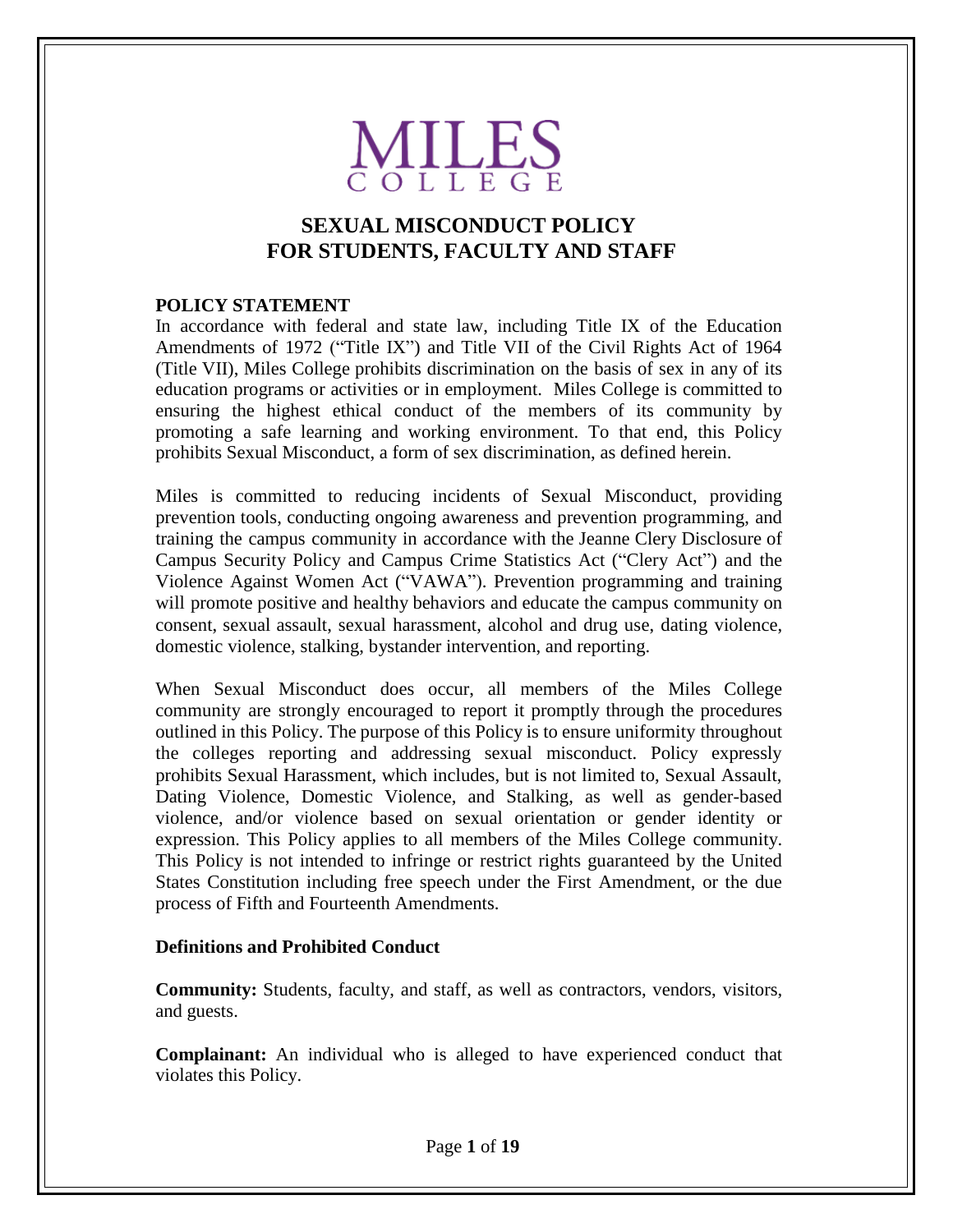**Consent:** Words or actions that show a knowing and voluntary willingness to engage in mutually agreed- upon sexual activity. Consent cannot be gained by force, intimidation or coercion; by ignoring or acting in spite of objections of another; or by taking advantage of the incapacitation of another where the respondent knows or reasonably should have known of such incapacitation. Consent is also absent when the activity in question exceeds the scope of consent previously given. Past consent does not imply present or future consent. Silence or an absence of resistance does not imply consent. Consent can be withdrawn at any time by a party by using clear words or actions.

**Dating Violence:** Violence committed by a person who is or has been in a social relationship of a romantic or intimate nature with the alleged victim. The existence of such relationship shall be determined based on the totality of the circumstances including, without limitation to: (1) the length of the relationship; (2) the type of relationship; and (3) the frequency of interaction between the persons involved in the relationship. Dating violence includes, but is not limited to, sexual or physical abuse or the threat of such abuse. Dating violence does not include acts covered under the definition of Domestic Violence.

**Domestic Violence:** Violence committed by a current or former spouse or intimate partner of the alleged victim; by a person with whom the alleged victim shares a child in common; by a person who is cohabitating with, or has cohabitated with, the victim as a spouse or intimate partner, or by a person similarly situated to a spouse of the alleged victim.

**Incapacitation:** The physical and/or mental inability to make informed, rational judgments. It can result from mental disability, sleep or any state of unconsciousness, involuntary physical restraint, status as a minor under the age of 16, or from intentional or unintentional taking of alcohol and/or other drugs. Whether someone is incapacitated is to be judged from the perspective of an objectively reasonable person.

**Nonconsensual Sexual Contact:** Any physical contact with another person of a sexual nature without the person's consent. It includes but is not limited to the touching of a person's intimate parts (for example, genitalia, groin, breasts, or buttocks); touching a person with one's own intimate parts; or forcing a person to touch his or her own or another person's intimate parts. This provision also includes "Fondling" as defined by the Clery Act.

**Nonconsensual Sexual Penetration:** Any penetration of the vagina, anus, or mouth by a penis, object, tongue, finger, or other body part; or contact between the mouth of one person and the genitals or anus of another person. This provision also includes "Rape, Incest, and Statutory Rape" as defined by the Clery Act.

**Confidential Employees:** Institution employees who have been designated by the institution to talk with a Complainant or Respondent in confidence. Confidential Employees include those providing counseling, advocacy, health, mental health, or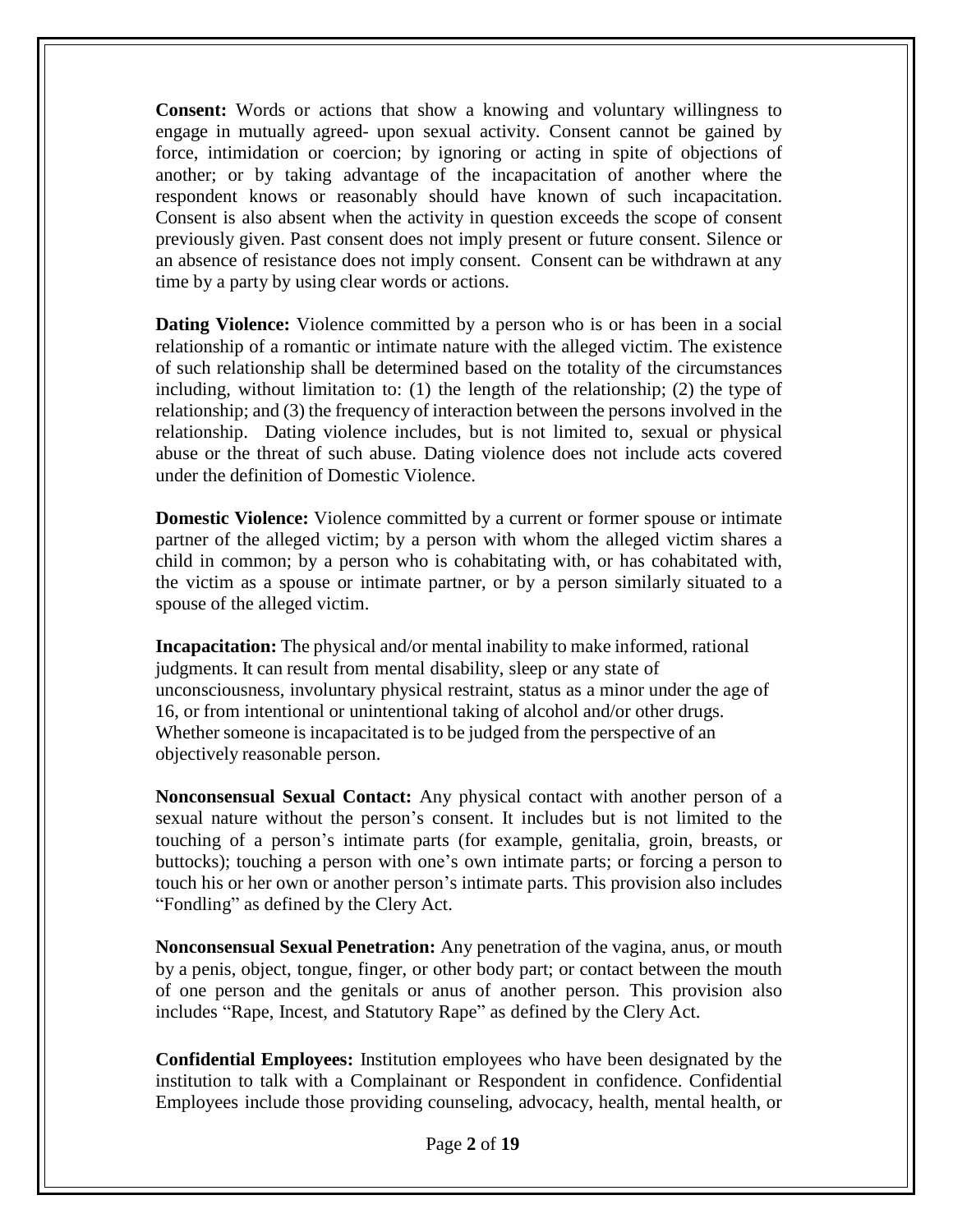sexual assault related services (e.g., sexual assault resource centers, campus health centers, pastoral counselors, and campus mental health centers) or as otherwise provided by applicable law. Confidential Employees must only report that the incident occurred and provide date, time, location, and name of the Respondent (if known) without revealing any information that would personally identify the alleged victim. This minimal reporting must be submitted in compliance with Title IX and the Clery Act. Confidential Employees may be required to fully disclose details of an incident in order to ensure campus safety

**Reasonable Person:** An individual who is objectively reasonable under similar circumstances and with similar identities to the person being evaluated by the institution.

**Reporter:** An individual who reports an allegation of conduct that may violate this Policy but who is not a party to the complaint.

**Respondent:** An individual who is alleged to have engaged in conduct that violates this Policy.

**Responsible Employees:** Those employees who must promptly and fully report complaints of or information regarding sexual misconduct to the Title IX Coordinator. Responsible Employees include any administrator, supervisor, faculty member, or other person in a position of authority who is not a Confidential Employee or Privileged Employee. Student employees who serve in a supervisory, advisory, or managerial role are in a position of authority for purposes of this Policy (e.g., teaching assistants, residential assistants, student managers, orientation leaders).

**Sexual Assault:** Sexual Assault is an offense classified as a forcible or non-forcible sex offense under the uniform crime reporting system of the Federal Bureau of Investigation, which, for the purposes of this Policy, only includes:

- Rape—sexual intercourse against a person's will
- Forcible sodomy—anal or oral sex against a person's will
- Forcible object penetration—penetrating someone's vagina or anus, or causing that person to penetrate her or himself, against that person's will
- Marital rape
- Unwanted sexual touching
- Sexual contact with minors, whether consensual or not
- Incest (Sexual intercourse or sexual intrusion between family members.)
- Any unwanted or coerced sexual contact

**Sexual Exploitation:** Taking non-consensual or abusive sexual advantage of another for one's own advantage or benefit, or for the benefit or advantage of anyone other than the one being exploited.

Examples of sexual exploitation may include, but are not limited to, the following: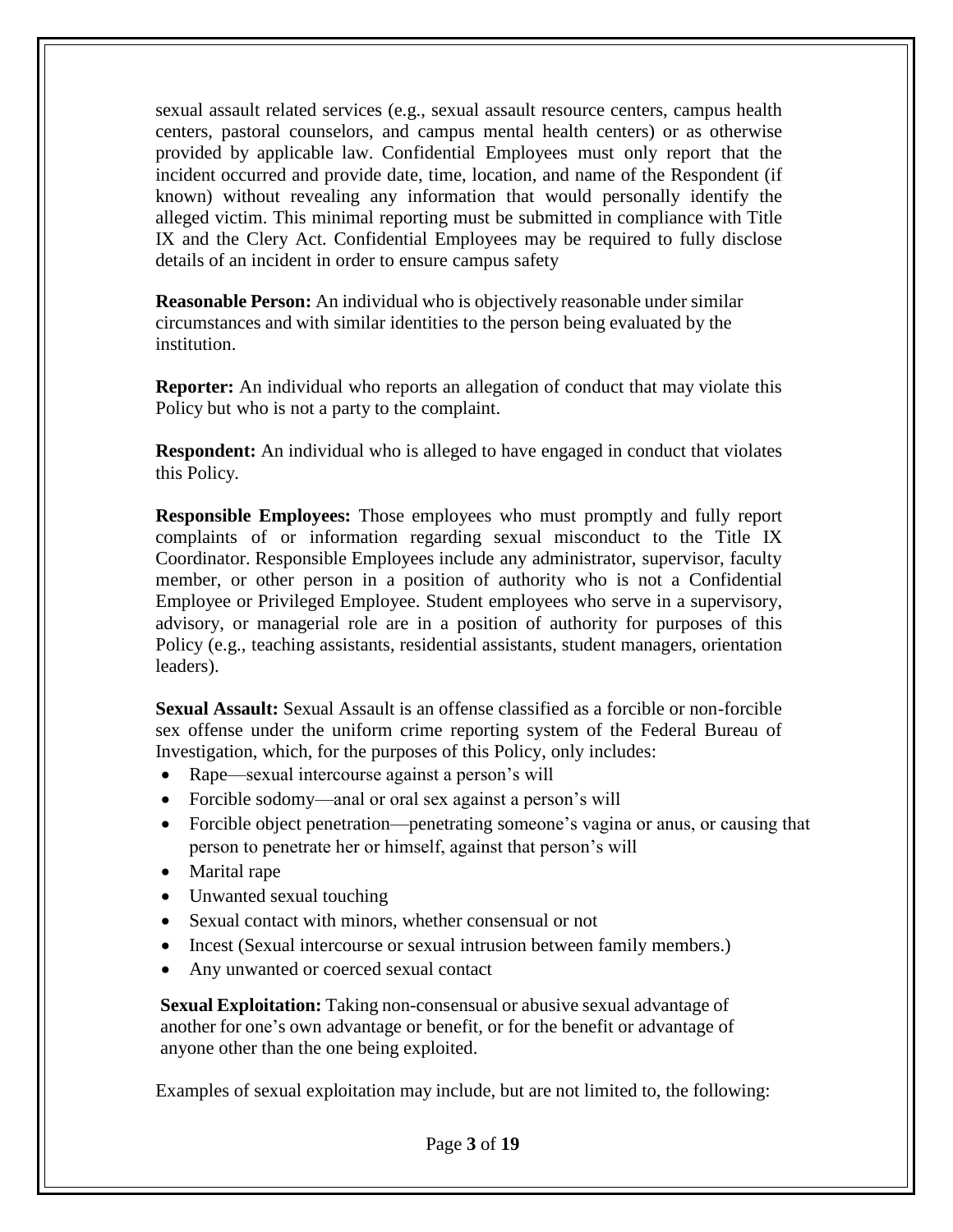- 1. Invasion of sexual privacy;
- 2. Prostituting another individual;
- 3. Non-consensual photos, video, of sexual activity;
- 4. Non-consensual distribution of photo, video of sexual activity, even if the sexual activity or capturing of the activity was consensual;
- 5. Intentional observation of nonconsenting individuals who are partially undressed, naked, or engaged in sexual acts;
- 6. Knowingly transmitting an STD or HIV to another individual through sexual activity;
- 7. Intentionally and inappropriately exposing one's breasts, buttocks, groin, or genitals in non-consensual circumstances; and/or
- 8. Sexually based bulling.

**Sexual Harassment (Student on Student):** Unwelcome verbal, nonverbal, or physical conduct based on sex as well as on the basis of gender identity, determined by a Reasonable Person to be so severe, pervasive, and objectively offensive that it effectively denies a person equal access to participate in or to benefit from an institutional education program or activity in violation of Title IX.

**Sexual Harassment (Other than Student on Student):** Unwelcome verbal, nonverbal, or physical conduct, based on sex including gender identity, that may be any of the following:

- 1. Implicitly or explicitly a term or condition of employment or status in a course, program, or activity.
- 2. A basis for employment or educational decisions; or
- 3. Is sufficiently severe, persistent, or pervasive to interfere with one's work or educational performance creating an intimidating, hostile, or offensive work or learning environment, or interfering with or limiting one's ability to participate in or to benefit from an institutional program or activity.

Sexual Harassment also includes an incident of sexual violence that does not qualify as Sexual Assault, gender-based violence, and/or violence based on sexual orientation or gender identity or expression. These forms of Sexual Harassment need not be on the basis of sex.

Sexual harassment comes in many forms and can be committed:

- By or against anyone, regardless of gender, age, position, or authority.
- By a stranger, an acquaintance, or someone with whom the Complainant has an intimate or sexual relationship.
- By or against an individual or may be a result of the actions of a group of individuals.
- By or against an individual of any sex, gender identity, gender expression, or sexual orientation.
- In the presence of others, or when the parties are alone.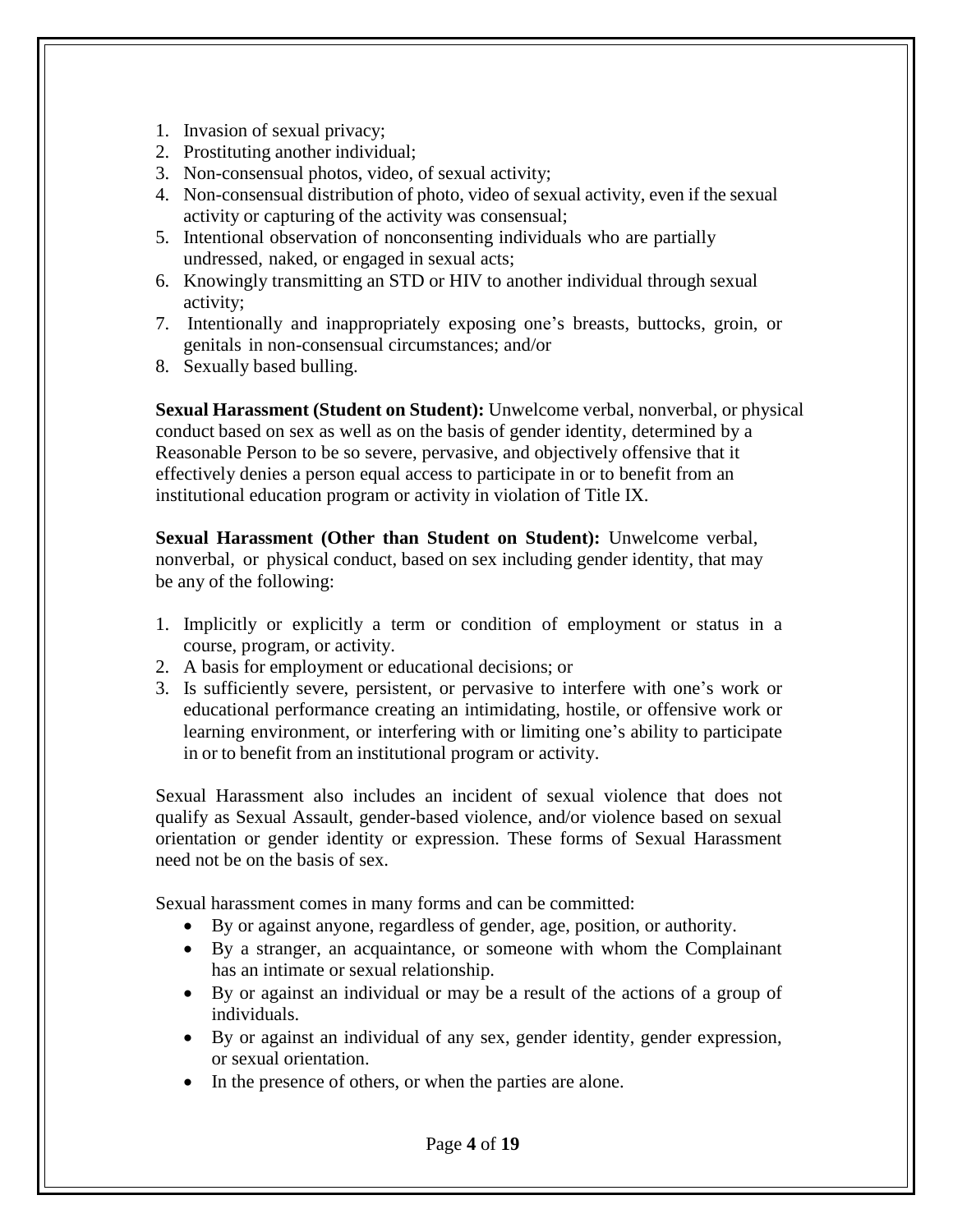Miles College also prohibits unwelcome conduct determined by a Reasonable Person to be so severe, pervasive and objectively offensive that it effectively denies a person equal access to a Miles College education program or activity in violation of Title IX.

**Sexual Misconduct:** Includes, but is not limited to, such unwanted behavior as dating violence, domestic violence, nonconsensual sexual contact, nonconsensual sexual penetration, sexual exploitation, sexual harassment, and stalking.

**Stalking:** Engaging in a course of conduct directed at a specific person that would cause a reasonable person to fear for their safety or the safety of others or suffer substantial emotional distress.

For the purposes of this definition:

- 1. Course of conduct means two or more acts, including, but not limited to, acts in which the stalker directly, indirectly, or through third parties, by any action, method, device, or means, follows, monitors, observes, surveils, threatens, or communicates to or about a person, or interferes with person's property.
- 2. Substantial emotional distress means significant mental suffering or anguish that may, but does not necessarily, require medical or other professional treatment or counseling.

# **Types of Claims**

- 1. Quid Pro Quo: This the demand for sexual favors in exchange for some job or academic benefit (something for something)
- 2. Hostile Environment: This is sexually harassing conduct that unreasonably interferes with an individual's work or creates a hostile, intimidating, or offensive work or learning environment. The "hostile' work or learning environment forms of sexual and unlawful harassment may include offensive language, jokes, emails, gestures, comments, graphics, calendars, or graffiti. A hostile environment is created when sexual harassment is severe, or persistent or pervasive, and objectively interferes with, denies or limits someone's ability to participate in or benefit from Miles College's educational, employment, social or residential program.

Miles College reserves the right to address offensive conduct and/or harassment that 1) does not rise to the level of creating a hostile environment, or 2) that is of a generic nature not on the basis of a protected status. Addressing such behavior my not result in the imposition of discipline under the College's policy but will be addressed through respectful confrontation, remedial actions, education and/or effective conflict resolution mechanisms. For assistance with conflict resolution techniques, employees should contact Human Resources and students should contact the Dean of Students or the Title IX Coordinator.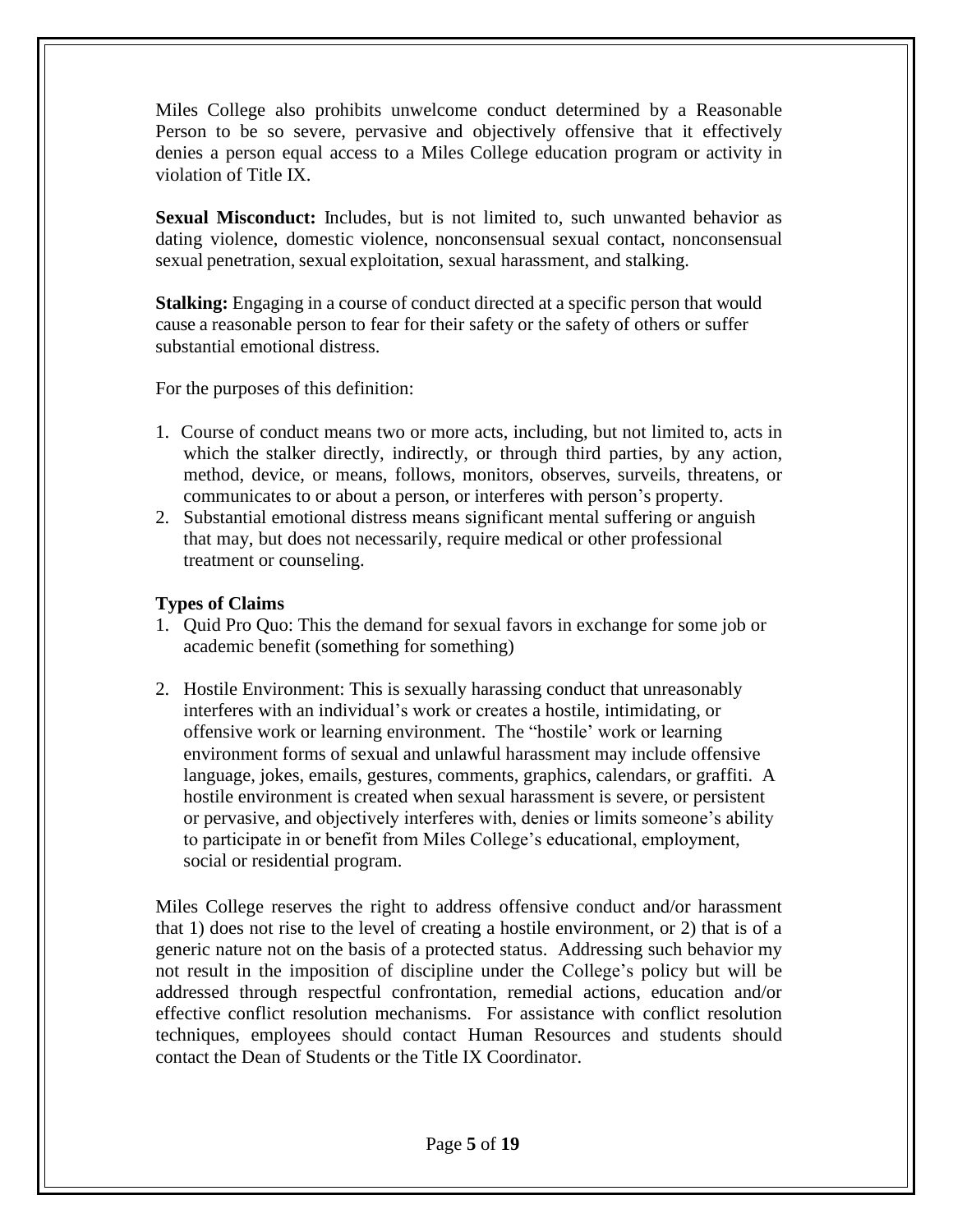#### **Reporting Sexual Misconduct**

**Initial Evaluation of Sexual Misconduct Reports:** Upon notice of the alleged Sexual Misconduct, the institution's Title IX Coordinator will assess whether a formal investigation, informal resolution, or dismissal would be appropriate. In making this determination, the Title IX Coordinator will assess whether the allegation(s), if true, would rise to the level of prohibited conduct, whether a Formal Complaint must be filed, whether an investigation is appropriate in light of the circumstances, whether the parties prefer an informal resolution, and whether any safety concerns exist for the campus community. The need to issue a broader warning to the community in compliance with the Jeanne Clery Disclosure of Campus Security Policy and Campus Crime Statistics Act ("Clery Act") shall be assessed in compliance with federal law.

#### **Interim Measures:**

Interim measures may be implemented at any point after the institution becomes aware of an allegation of Sexual Misconduct and should be designed to protect any student or other individual in the Miles College community. Such measures are designed to restore or preserve equal access to the education program or activity without unreasonably burdening the other party, including measures designed to protect the safety of all parties or the recipient's educational environment, or deter Sexual Misconduct and retaliation. Interim measures must be implemented consistent with the provisions in applicable Board and institutional policies and procedures.

An interim suspension should only occur where necessary to promote safety and should be limited to those situations where the Respondent poses a serious and immediate danger or threat to persons or property. In making such an assessment, the institution should consider the existence of a significant risk to the health or safety of the Complainant or the campus community; the nature, duration, and severity of the risk; the probability of potential injury; and whether less restrictive means can be used to significantly mitigate the risk.

Before an interim suspension is issued, the institution must make reasonable efforts to give the Respondent the opportunity to be heard on whether the Respondent's presence on campus poses a danger. If an interim suspension is issued, the terms of the interim suspension take effect immediately. The Respondent shall receive notice of the interim suspension and the opportunity to respond to the interim suspension.

Within three business days of receiving a challenge the institution will determine whether the interim suspension should continue.

Miles College encourages the reporting of all Sexual Misconduct as soon as possible. While there is no statute of limitations on the college's ability to respond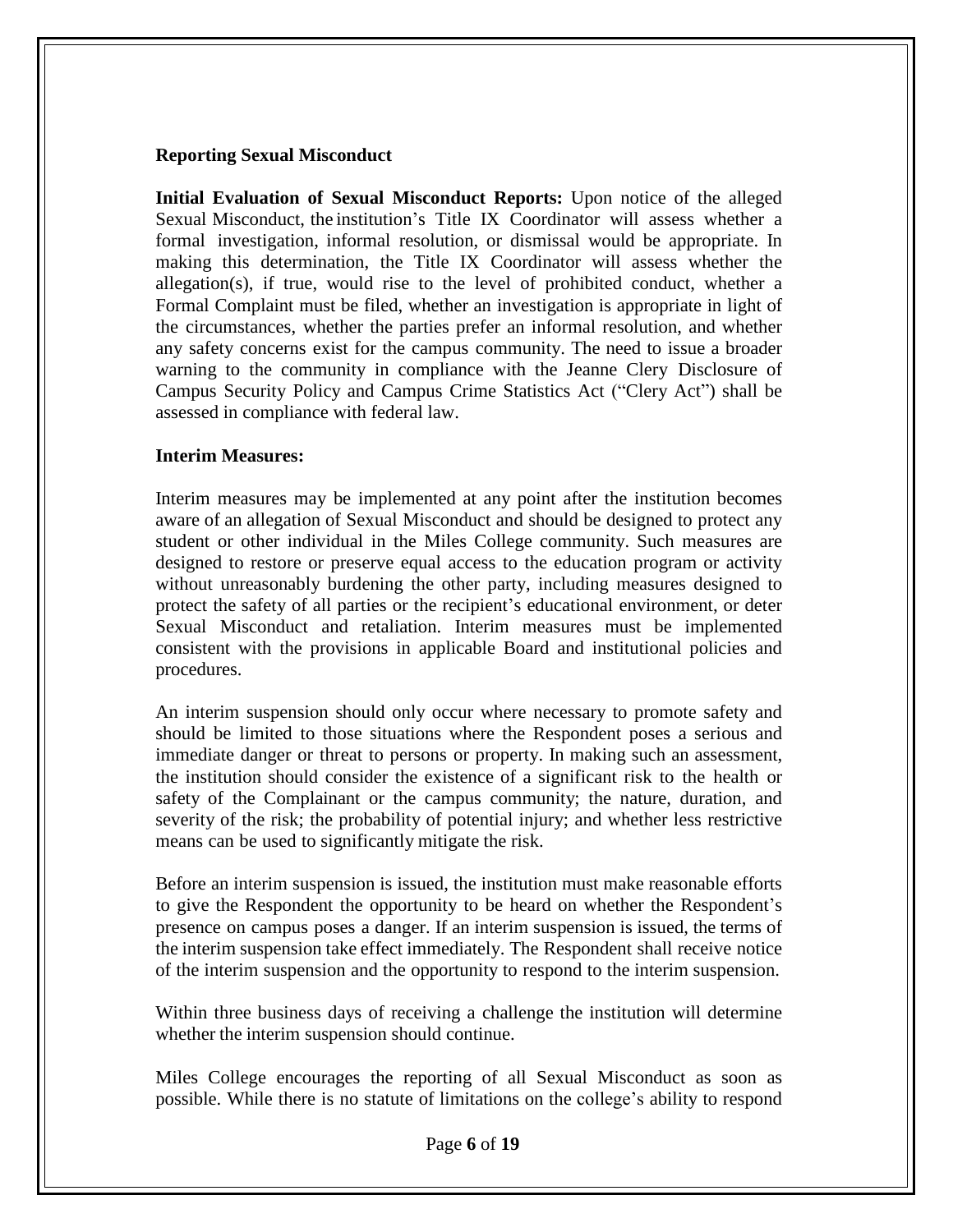to a report, the ability to respond diminishes with time, as information and evidence may be more difficult to secure.

### **Institutional Reports**

An institutional report occurs when the institution has notice of a complaint. That notice occurs in two instances:

- 1. When a Responsible Employee receives a complaint; or
- 2. When the Title IX Coordinator or their designee receives a complaint.

Any individual may make a report, but the institution does not have notice of the report until information is known to a Responsible Employee or the Title IX Coordinator. The report may be made directly to the Title IX Coordinator in multiple formats to include writing, email, phone, letter, fax, interview, or other method that provides the basis of the complaint of sexual misconduct. There is no specific information required to constitute a report; however, the report should contain as much information as can be provided. To submit an incident report, options for resolution, support services and more:

Title IX Coordinator – Patricia Wilson Phone: (205) 929-1440 Office Location: Brown Hall, RM 101 Email: [titleix@miles.edu](mailto:titleix@miles.edu) <https://www.miles.edu/title-ix>

Complainants, or anyone with knowledge of Sexual Misconduct, may file a report with a Responsible Employee or the Title IX Coordinator. That Responsible Employee must provide a complete reporting of all information known to them to the Title IX Coordinator. Responsible Employees informed about Sexual Misconduct allegations should not attempt to resolve the situation but must notify and report all relevant information to the Title IX Coordinator as soon as practicable.

Upon receipt of an institutional report, the coordinator will contact the Complainant. The Title IX Coordinator will discuss the availability of supportive measures, the invitation to the Complainant to discuss their wishes with respect to implementation of supportive measures and explain the process of filing a complaint. An institutional report does not automatically prompt an investigation.

The Title IX Coordinator's identity and contact information shall be published prominently on the institution's website, as well as in any relevant publication. Miles College may choose to have Deputy Title IX Coordinators to whom reports may be made, as well.

The Title IX Coordinator shall notify the Appropriate Cabinet member of any allegation(s) of Sexual Misconduct that could, standing alone as reported, lead to the suspension or expulsion of the Respondent(s). The Appropriate Cabinet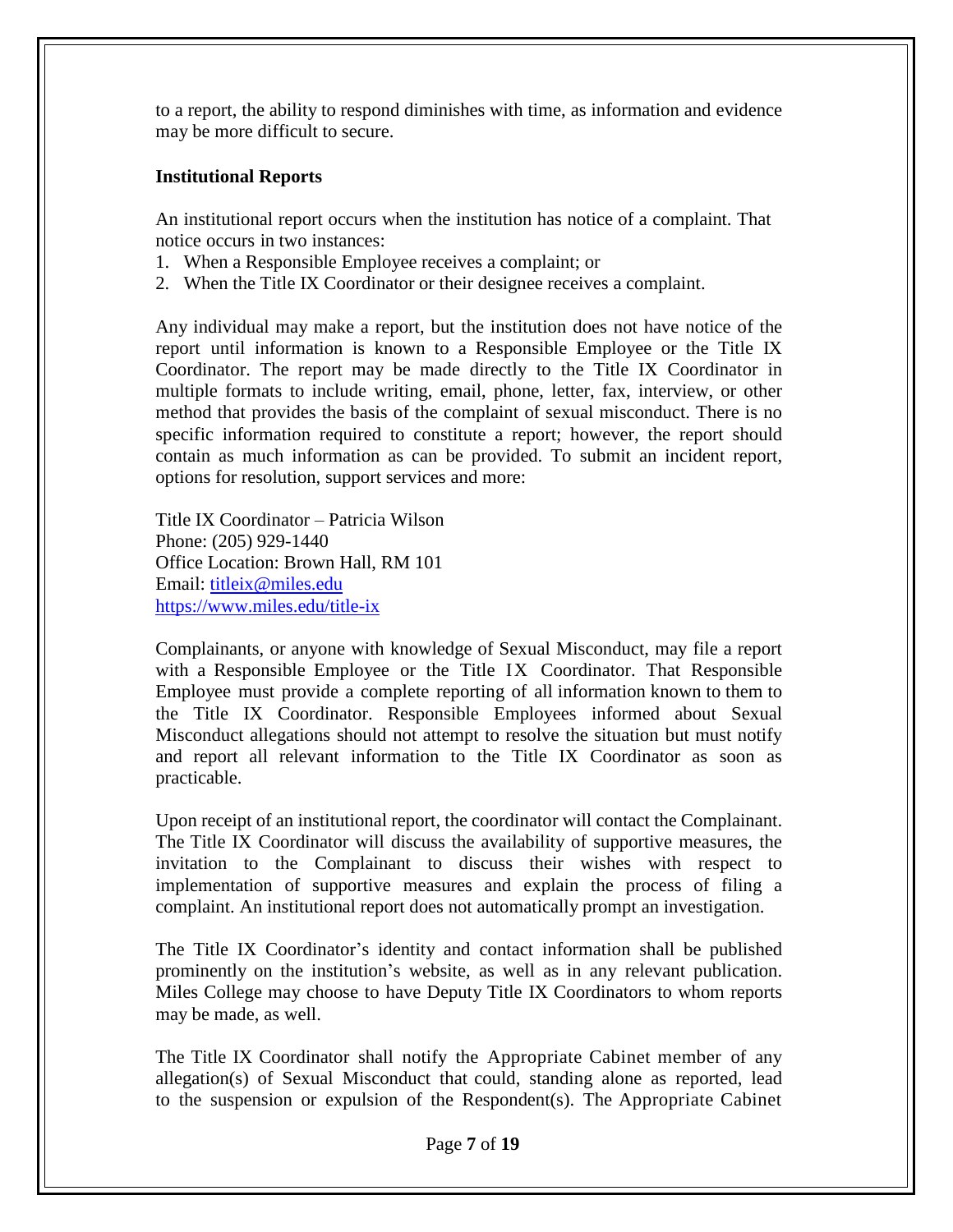member will work with the institution to determine whether any support services or interim measure(s) are necessary and to assign an investigator who will work under the direction of the Appropriate Cabinet member or designee. If an allegation is not initially identified as one that would lead to the suspension or expulsion of the Respondent(s), but facts arise during the course of the investigation that could lead to the Respondent's suspension or expulsion, the Title IX Coordinator shall notify the Appropriate Cabinet member or designee. The Appropriate Cabinet member shall have the discretion to oversee the handling of the complaint.

#### **Confidential Reports**

Confidential Employees or Privileged Employees may receive reports of Sexualbased Misconduct without the requirement to report that information to the Title IX Coordinator, except as dictated by law or professional standards. Upon request by the Complainant, Confidential Employees and Privileged Employees may make a report to the Title IX Coordinator within the degree of specificity dictated by the Complainant. Nothing in this provision shall prevent an institution staff member who is otherwise obligated by law (i.e., the Clery Act) to report information or statistical data as required.

#### **Law Enforcement Reports**

Because Sexual Misconduct may constitute criminal activity, a Complainant also has the option, should the Complainant so choose, of filing a report with campus or local police, for the Complainant's own protection and that of the surrounding community. The institution may assist the Complainant in reporting the situation to law enforcement officials. Filing a criminal report does not automatically constitute an institutional report.

Emergency Assistance 911 Miles College Police Department Reporting (205) 929-1720 Fairfield Police Department (205) 786-4111 Jefferson County Sheriff's Office (205) 325-1450

#### **Anonymous Reports**

Miles College provides a mechanism by which individuals can report incidents of alleged Sexual Misconduct anonymously. Individuals should understand, however, that it will be more difficult for the institution to respond and to take action upon anonymous reports.

#### **Complaint Consolidation**

Miles College may consolidate complaints as to allegations of Sexual Misconduct against more than one Respondent, by more than one Complainant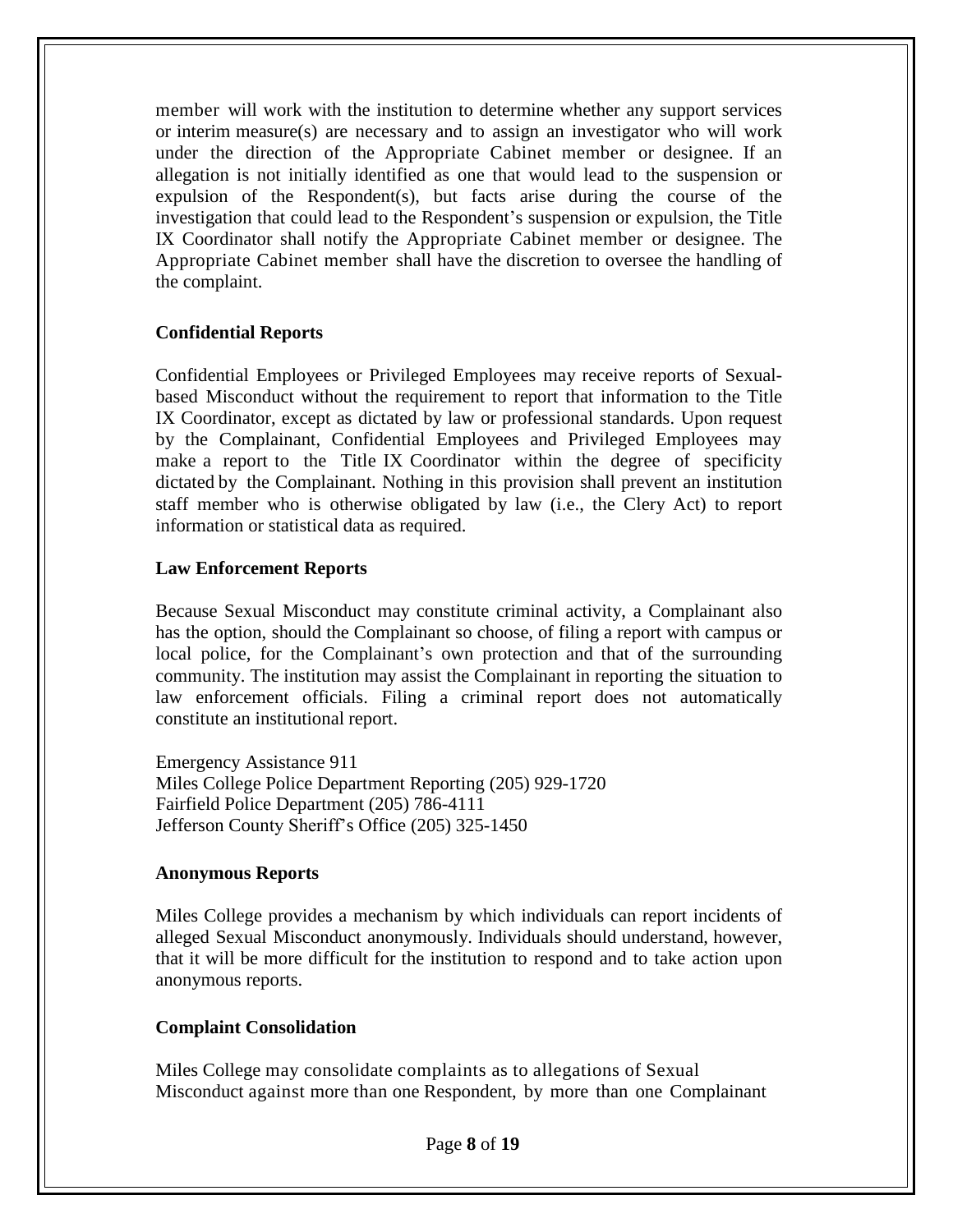against one or more Respondents, or cross-complaints between parties, where the allegations of sexual misconduct arise out of the same facts or circumstances.

Parties shall have the opportunity to request or object to the consolidation; however, the institution shall have the Miles College authority to make the final determination. For the purpose of this Policy, consolidation may occur during the investigation and/or the adjudication phases of the sexual misconduct process.

### **Complaint Dismissal**

Miles College is permitted, but not required, to dismiss complaints on the following grounds:

- 1. The alleged conduct, even if proved, would not constitute sexual misconduct.
- 2. The Complainant notifies the Title IX Coordinator in writing that they would like to withdraw the complaint:
- 3. The Respondent is no longer enrolled or employed by the institution; or
- 4. There are circumstances that prevent the institution from gathering evidence sufficient to reach a determination regarding the complaint.

The parties shall receive simultaneous written notice of the dismissal and the reason(s) for the dismissal. The parties shall have a right to appeal the institution's decision to dismiss the complaint.

### **Retaliation**

Anyone who has made a report or complaint, provided information, assisted, participated or refused to participate in any manner in the Sexual Misconduct Process, shall not be subjected to retaliation. Anyone who believes that they have been subjected to retaliation should immediately contact the Title IX Coordinator or their designee. Any person found to have engaged in retaliation in violation of this Policy shall be subject to disciplinary action.

### **False Complaints**

Individuals are prohibited from knowingly making false statements or knowingly submitting false information to a system or institution official. Any person found to have knowingly submitted false complaints, accusations, or statements, including during a hearing, in violation of this Policy shall be subject to appropriate disciplinary action (up to and including suspension or expulsion) and adjudicated under the appropriate institutional process.

### **Amnesty**

Individuals should be encouraged to come forward and to report Sexual Misconduct notwithstanding their choice to consume alcohol or to use drugs. Information reported by a student during an investigation concerning the consumption of drugs or alcohol will not be used against the particular student in a disciplinary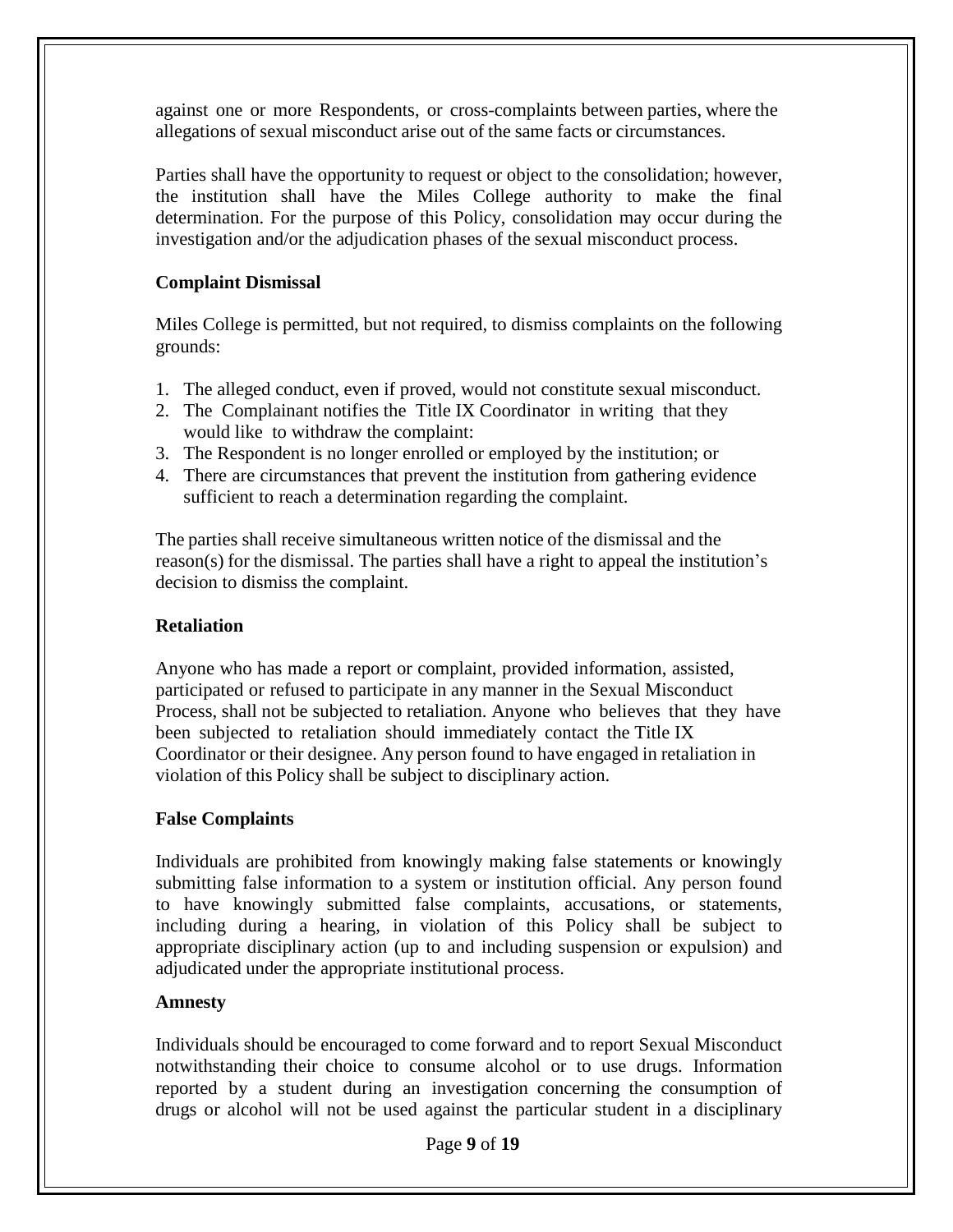proceeding or voluntarily reported to law enforcement; however, students may be provided with resources on drug and alcohol counseling and/or education, as appropriate. Nevertheless, these students may be required to meet with staff members in regard to the incident and may be required to participate in appropriate educational program(s). The required participation in an educational program under this amnesty procedure will not be considered a sanction.

Nothing in this amnesty provision shall prevent an institution staff member who is otherwise obligated by law (the Clery Act) to report information or statistical data as required.

#### **Responding to Reports of Misconduct**

#### **Support Services**

Once the Title IX Coordinator has received information regarding an allegation of Sexual Misconduct, the parties will be provided written information about support services. Support services are non- disciplinary, non-punitive individualized services offered as appropriate, as reasonably available, and without charge that are made available to the Complainant and Respondent before or after the filing of a complaint or where no complaint has been filed. Support services include counseling, advocacy, housing assistance, academic support, disability services, health and mental services, and other services, available at the student's institution.

### **Interim Measures**

Interim measures may be implemented at any point after Miles College becomes aware of an allegation of sexual misconduct and should be designed to protect any student or other individual in the Miles College community.

Such measures are designed to restore or preserve equal access to the education program or activity without unreasonably burdening the other party, including measures designed to protect the safety of all parties or the campus community, or deter Sexual Misconduct and retaliation. Interim measures will be provided consistent with the provisions in applicable Board of Trustees and institutional policies and procedures.

### **Emergency Removal**

Emergency removal will only occur where necessary to maintain safety and should be limited to those situations where the Respondent poses a serious and immediate danger or threat to persons or property. In making such an assessment, the institution should consider the existence of a significant risk to the health or safety of the Complainant or the campus community; the nature, duration, and severity of the risk; the probability of potential injury; and whether less restrictive means can be used to significantly mitigate the risk.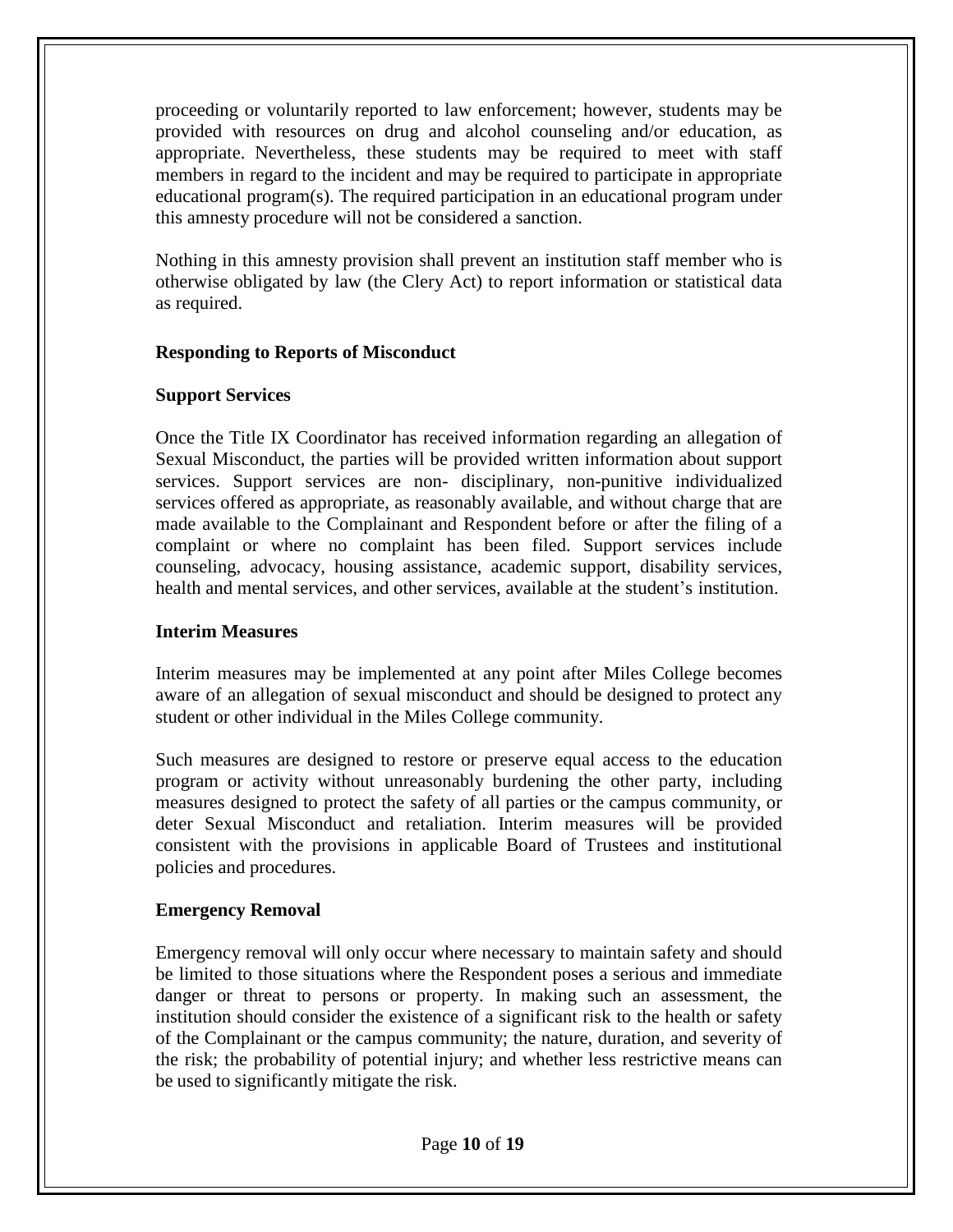#### **Jurisdiction**

Miles College will take necessary and appropriate action to protect the safety and well-being of its community. Sexual misconduct allegedly committed is addressed by this Policy when the misconduct occurs on institution property, or at institutionsponsored or affiliated events, or off-campus, as defined by the student conduct policy.

#### **Advisors**

Both the Complainant and the Respondent, as parties to the matter, shall have the opportunity to use an advisor (who may or may not be an attorney) of the party's choosing at the party's own expense. The advisor may accompany the party to all meetings and may provide advice and counsel to their respective party throughout the Sexual Misconduct process, including providing questions, suggestions and guidance to the party, but may not actively participate in the process. All communication during the Sexual Misconduct process will be between the institution and the party, and not the advisor. With the party's permission, the advisor may be copied on all communications.

#### **Informal Resolutions**

Allegations of Sexual Misconduct may be resolved informally. The Complainant, the Respondent, and the institution must agree to engage in the informal resolution process and to the terms of the informal resolution. The Complainant(s) and the Respondent(s) have the option to end informal resolution discussions and request a formal process at any time before the terms of an informal resolution are reached. However, matters resolved informally shall not be appealable.

### **Timeframe**

Efforts will be made to complete the investigation and resolution within 120 business days. Temporary delays and limited extensions may be granted by Miles College for good cause throughout the investigation and resolution process. The parties will be informed in writing of any extension or delay and the applicable reason. The institution shall keep the parties informed of the status of the investigation.

### **Responding to Reports of Sexual Harassment Pursuant to Title IX**

The implementing Title IX regulations require special handling of complaints of sexual harassment, as defined in the regulations and listed below. The following section outlines the required specialized handling of these matters that may differ from an institution's handling of Sexual Misconduct, as defined in this Policy.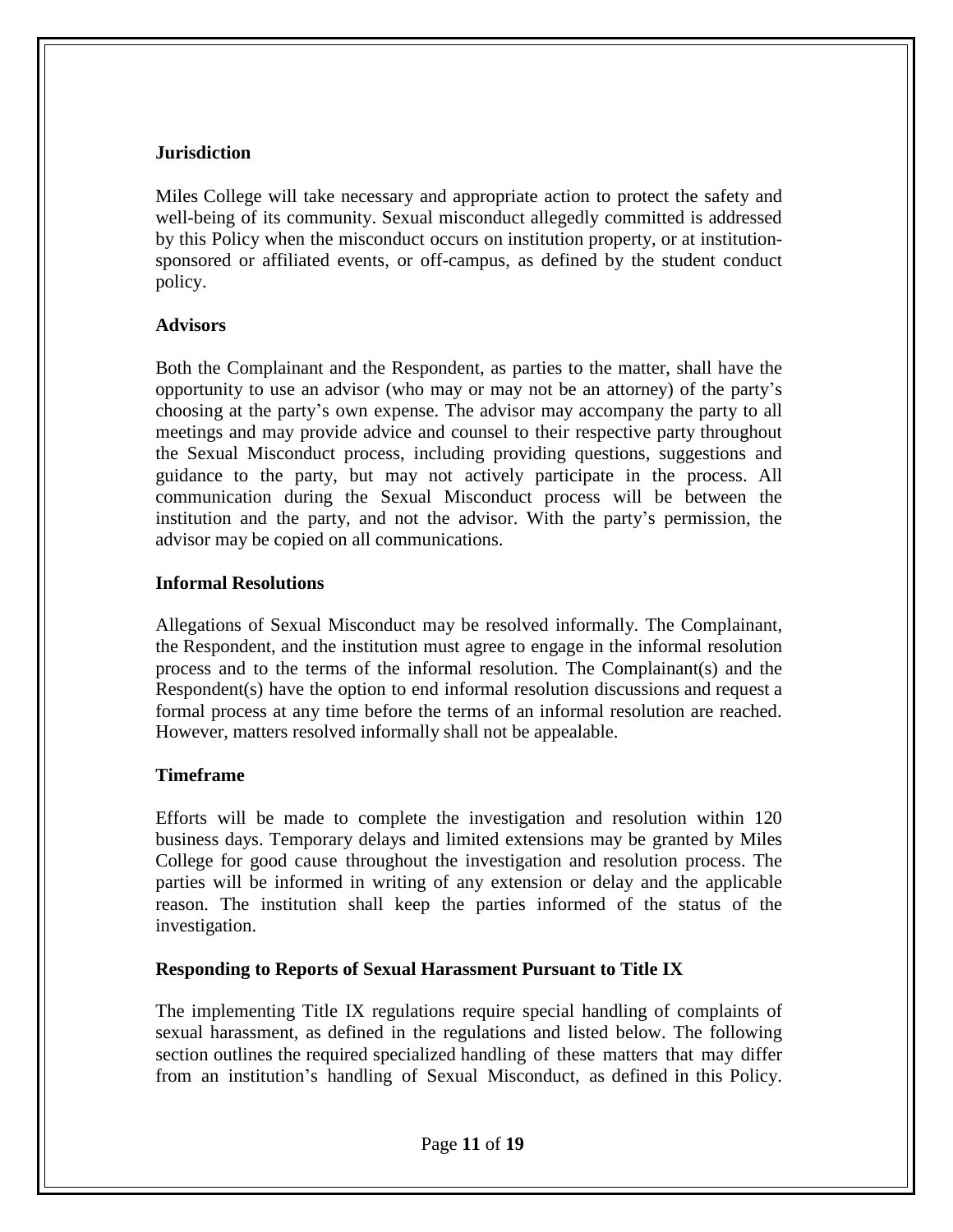Unless expressly mentioned in this section, other provisions of this Policy shall apply to all alleged Sexual Misconduct.

Other Title IX sex-discrimination allegations are handled pursuant to other applicable institutional policies.

# **Definition of Sexual Harassment**

Under Title IX sexual harassment, means conduct on the basis of sex that satisfies one or more of the following:

- 1) An employee conditioning the provision of an aid, benefit, or service of the institution on an individual's participation in unwelcome sexual conduct;
- 2) Unwelcome conduct determined by a reasonable person to be so severe, pervasive, and objectively offensive that it effectively denies a person equal access to the institution's education program or activity; or
- 3) "Sexual assault" as defined by the Clery Act and "dating violence," "domestic violence," and "stalking" as defined by the VAWA Amendments.

# **Jurisdiction**

Alleged misconduct is addressed by Title IX when the misconduct occurs against a person in the United States on institution property, or at institution-sponsored or affiliated events where the institution exercises substantial control over both the Respondent and the context, or in buildings owned or controlled by a student organization that is officially recognized by the institution.

# **Formal Complaints**

A Formal Complaint is a written document filed by the Complainant or signed by the Title IX Coordinator alleging sexual harassment, as defined by Title IX and its implementing regulations, against a Respondent and requesting that the institution open an investigation. In order to file a Formal Complaint, the Complainant must be participating in or attempting to participate in the education program or activity of the institution occurring within the United States at the time of the filing.

### **Informal Resolution**

Formal Complaints may be resolved informally, except in the instance of an allegation by a student against an institution employee. The following must be met in order to proceed with the informal resolution process:

- 1. The parties have received written notice of the allegations.
- 2. The parties have received written explanation of the informal process to include, but not limited to:
- a. Written agreement of the parties to initiate the informal resolution process;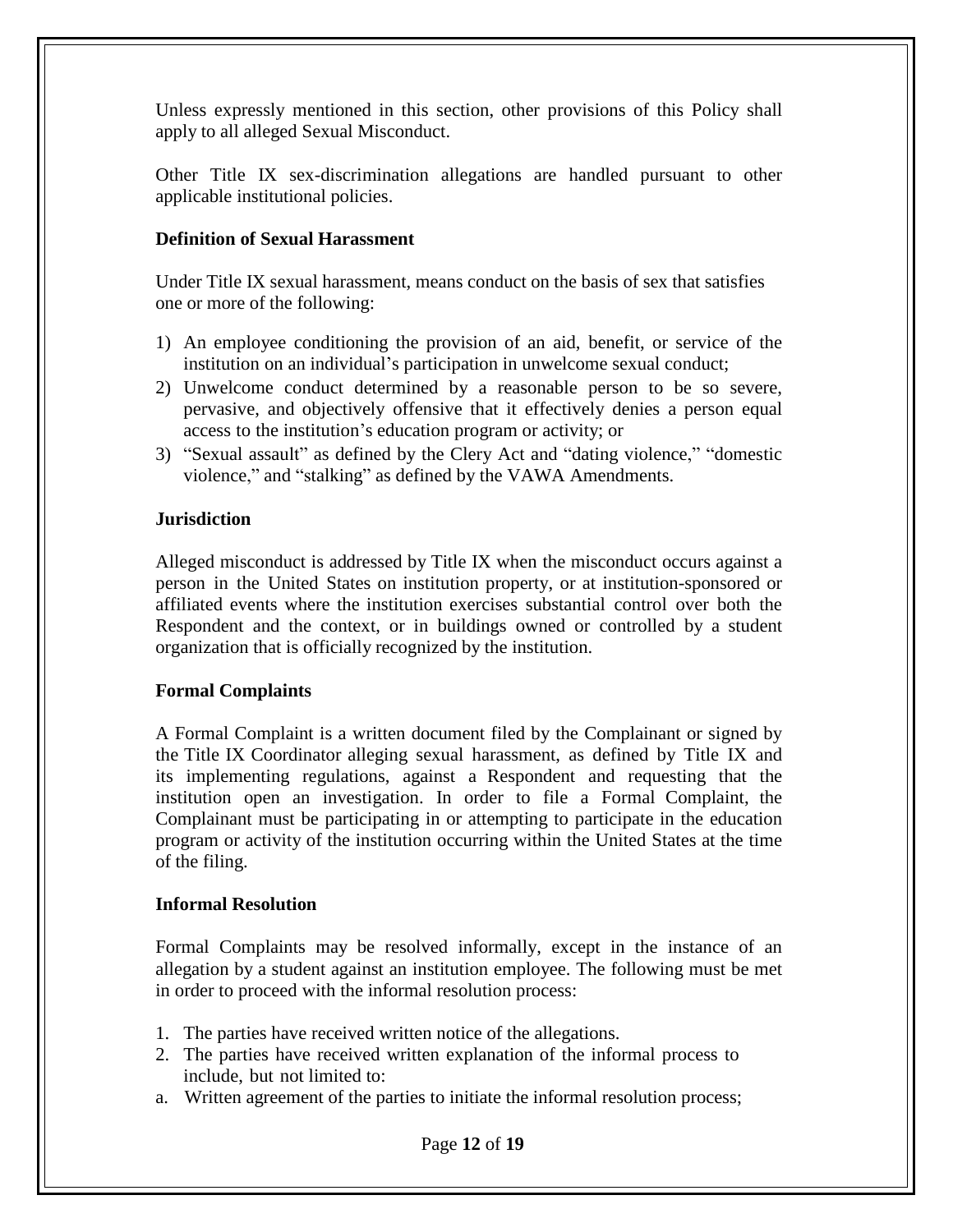- b. Written notice that the parties may withdraw from the process at any time prior to the agreement of the terms of the resolution;
- c. Written notice that the final resolution precludes any further institutional actions on the allegations.
- 3. The institution has agreed to engage in the informal resolution process.

### **Advisors**

Both the Complainant and the Respondent, as parties to the matter, shall have the opportunity to use an advisor (who may or may not be an attorney) of the party's choosing. The advisor may accompany the party to all meetings and may provide advice and counsel to their respective party throughout the Sexual Misconduct process but may not actively participate in the process except to conduct crossexamination at the hearing. If a party chooses not to use an advisor during the investigation, the institution will provide an advisor for the purpose of conducting cross-examination on behalf of the relevant party.

All communication during the Sexual Misconduct process will be between the institution and the party, and not the advisor. The institution will copy the party's advisor prior to the finalization of the investigation report when the institution provides the parties the right to inspect and review directly related information gathered during the investigation. With the party's permission, the advisor may be copied on all communications.

# **Process for Investigation and Resolving Sexual Misconduct Reports**

# **Investigation**

Throughout any investigation and resolution proceeding, a party shall receive written notice of the alleged Sexual Misconduct, shall be provided an opportunity to respond, and shall be allowed the right to remain silent or otherwise not participate in or during the investigation and resolution process without an adverse inference resulting. If a party chooses to remain silent or otherwise not participate in the investigation or resolution process, the investigation and resolution process may still proceed, and policy violations may result.

Until a final determination of responsibility, the Respondent is presumed to have not violated the Sexual Misconduct Policy. Prior to the finalization of the investigation report, timely and equal access to information directly related to the allegations that has been gathered during the investigation and may be used at the hearing will be provided to the Complaint, the Respondent, and a party's advisor (where applicable).

Formal judicial rules of evidence do not apply to the investigation process. Additionally, the standard of review throughout the Sexual Misconduct process is a preponderance of the evidence.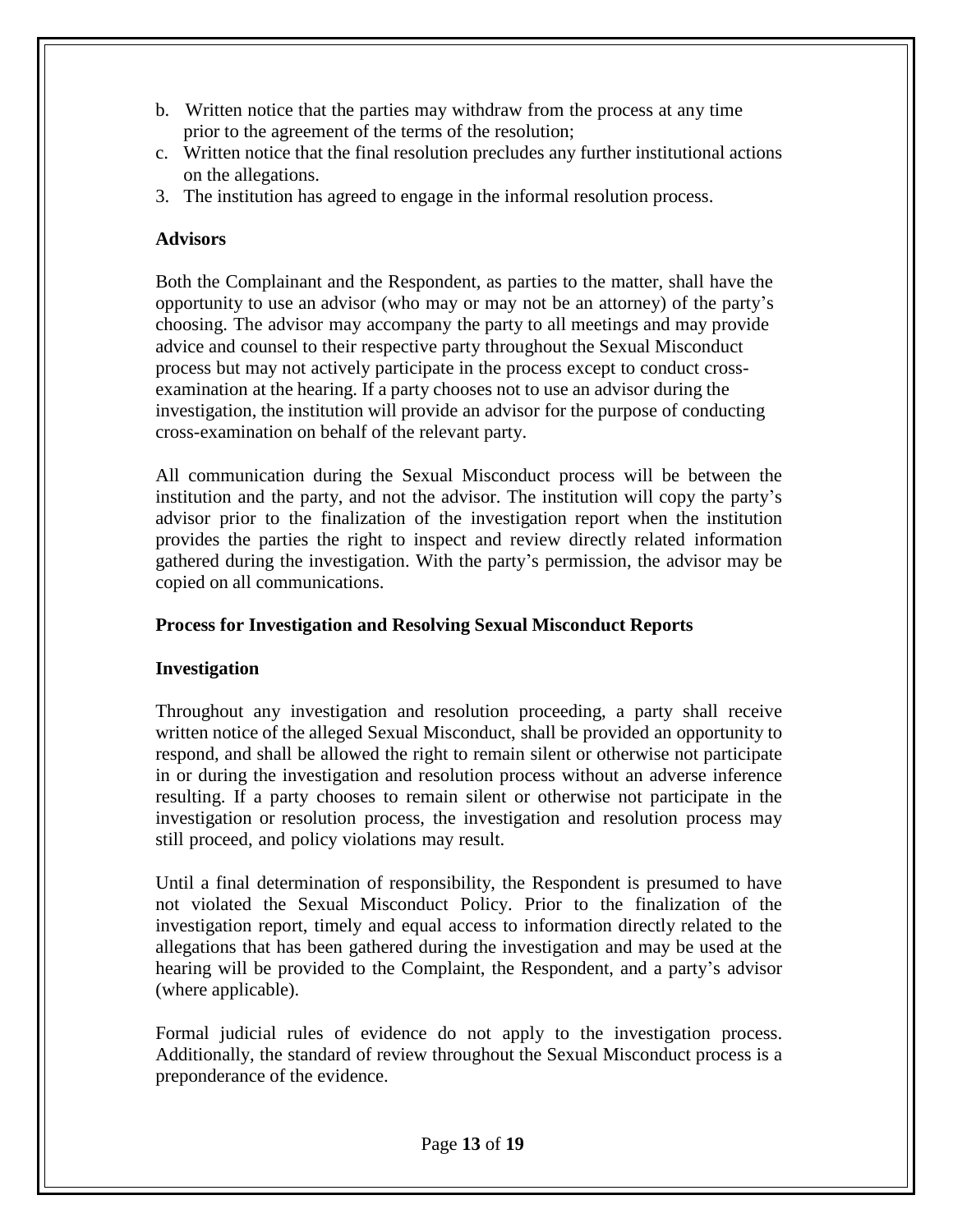- 1) The parties shall be provided with written notice of the: report/allegations with sufficient details, pending investigation, possible charges, possible sanctions, available support services and interim measures, and other rights under applicable institutional policies. For the purposes of this provision, sufficient details include the identities of the parties involved, if known, the conduct allegedly constituting Sexual Misconduct, and the date and location of the alleged incident, if known. This information will be supplemented as necessary with relevant evidence collected during the investigation. The notice should also include the identity of any investigator(s) involved. Notice should be provided via institution email to the party's institution email.
- 2) Upon receipt of the written notice, the parties shall have at least three business days to respond in writing. In that response, the Respondent shall have the right to admit or deny the allegations, and to set forth a defense with facts, witnesses, and supporting materials. A Complainant shall have the right to respond to and supplement the notice. Throughout the Sexual Misconduct process, the Complainant and the Respondent shall have the right to present witnesses and other inculpatory and exculpatory evidence.
- 3) If the Respondent admits responsibility, the process may proceed to the sanctioning phase or may be informally resolved, if appropriate.
- 4) An investigator shall conduct a thorough investigation and should retain written notes and/or obtain written or recorded statements from each interview. The investigator shall also keep a record of any party's proffered witnesses not interviewed, along with a brief, written explanation of why the witnesses were not interviewed.
- 5) An investigator shall not access, consider, disclose, or otherwise use a party's records made or maintained by a physician, psychiatrist, psychologist, or other recognized professional made in connection with the party's treatment unless the party has provided voluntary written consent. This also applies to information protected by recognized legal privilege.
- 6) The initial investigation report shall be provided to the Complainant, the Respondent, and a party's advisor (if applicable). This report should fairly summarize the relevant evidence gathered during the investigation and clearly indicate any resulting charges or alternatively, a determination of no charges. For purposes of this Policy, a charge is not a finding of responsibility.
- 7) The Complainant and the Respondent shall have at least 10 calendar days to review and respond in writing to the initial investigation report and directly related information gathered during the investigation. The investigator will review the Complainant's and the Respondent's written responses, if any, to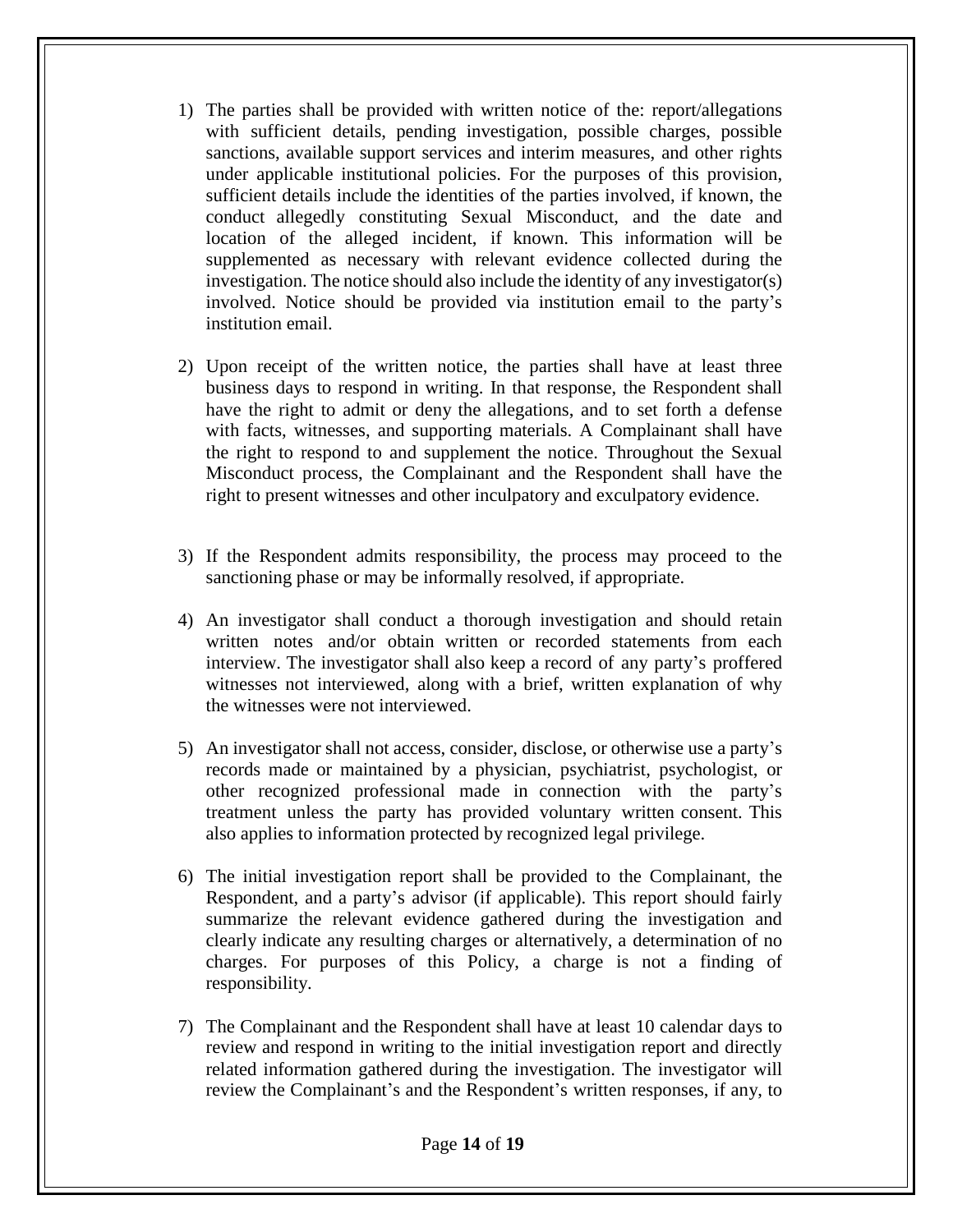determine whether further investigation or changes to the investigation report are necessary.

- 8) The final investigation report should be provided to the Complainant, the Respondent, and a party's advisor, if applicable, at least 10 calendars days prior to the Hearing. The final investigation report should also be provided to all Hearing Panel members for consideration during the adjudication process.
- A. **Access to Advisors**: Both the Complainant and the Respondent, as parties to the matter, shall have the opportunity to use an advisor (who may or may not be an attorney) of the party's choosing. The advisor may accompany the party to all meetings and may provide advice and counsel to their respective party throughout the sexual misconduct process, including providing questions, suggestions and guidance to the party, but may not actively participate in the process except to conduct cross-examination at the hearing as outlined in the Resolution/Hearing section below. If a party chooses not to use an advisor during the investigation, Miles Collee will provide an advisor for the purpose of conducting cross-examination on behalf of the relevant party.

All communication during the sexual misconduct process will be between the institution and the party, and not the advisor. The institution will copy the party's advisor prior to the finalization of the investigation report when the institution provides the parties the right to inspect and review directly related information gathered during the investigation. With the party's permission, the advisor may be copied on all communications.

B. **Investigation**: Throughout any investigation and resolution proceeding, a party shall receive written notice of the allegations made against them and shall be provided the opportunity to respond. All employees, both parties and nonparties, are required to cooperate to the fullest extent possible in any internal investigation conducted by Miles College, when directed to do so by the persons who have been given investigative Miles College authority.

Until a final determination of responsibility, the Respondent is presumed to have not violated any applicable policies associated with the allegations. Prior to finalizing the investigation report, timely and equal access to information directly related to the allegations that has been gathered during the investigation and may be used at the hearing will be provided to the Complainant, the Respondent, and a party's advisor (where applicable).

Formal judicial rules of evidence do not apply to the investigation process; additionally, the standard of review throughout the investigation and resolution processes is a preponderance of the evidence.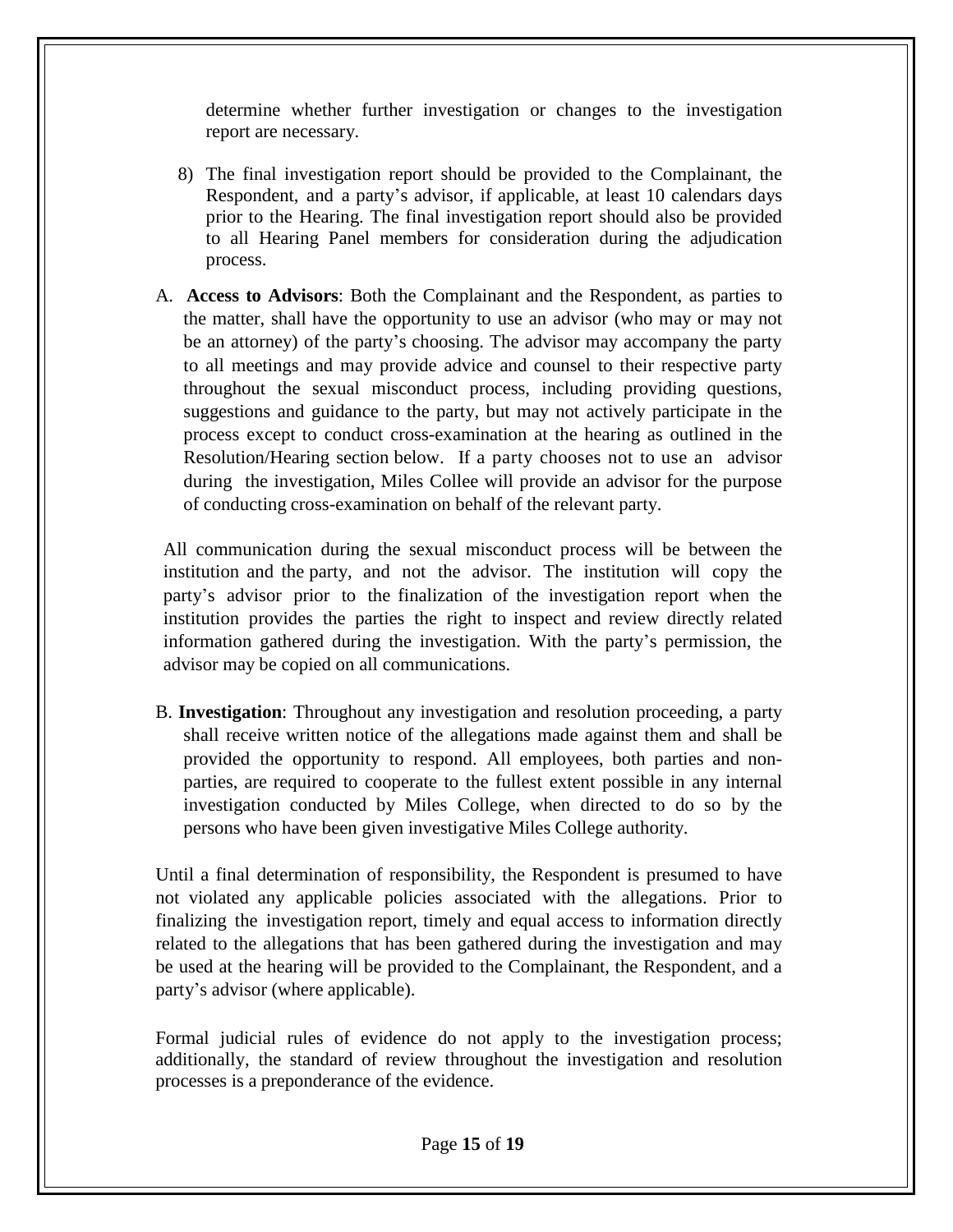Additionally, the investigation procedures will provide the following:

- 1. The parties shall be provided with written notice of the: report/allegations with sufficient details, pending investigation, possible charges, possible sanctions, available support services and interim measures, and other rights under applicable institutional policies. For the purposes of this provision, sufficient details include the identities of the parties involved, if known, the conduct allegedly constituting sexual misconduct, and the date and location of the alleged incident, if known. This information will be supplemented as dictated by evidence collected during the investigation. The notice should also include the identity of any investigator(s) involved. Notice should be provided via institution email to the party's email.
- 2. Upon receipt of the written notice, the parties shall have at least three business days to respond in writing. In that response, the Respondent shall have the right to admit or deny the allegations, and to set forth a defense with facts, witnesses, and supporting materials. A Complainant shall have the right to respond to and supplement the notice. Throughout the investigation and resolution process, the Complainant and the Respondent shall have the right to present witnesses and other inculpatory and exculpatory evidence.
- 3. If the Respondent admits responsibility, the process may proceed to the sanctioning phase or may be informally resolved, if appropriate.
- 4. An investigator shall conduct a thorough investigation and should retain written notes and/or obtain written or recorded statements from each interview. The investigator shall also keep a record of any party's proffered witnesses not interviewed, along with a brief, written explanation of why the witnesses were not interviewed.
- 5. An investigator shall not access, consider, disclose, or otherwise use a party's records made or maintained by a physician, psychiatrist, psychologist, or other recognized professional made in connection with the party's treatment unless the party has provided voluntary written consent. This also applies to information protected by recognized legal privilege.

#### **Hearings, Possible Sanctions and Appeals-Employees**

**Title IX Hearings**: The investigator may testify as a witness regarding the investigation and findings but shall otherwise have no part in the hearing process and shall not attempt to otherwise influence the proceedings outside of providing testimony during the hearing. All directly related evidence shall be available at the hearing for the parties and their advisors to reference during the hearing. Relevant facts or evidence that were not known or knowable to the parties prior to the issuance of the final investigative report shall be admissible during the hearing. The institution will determine how the facts or evidence will be introduced. The admissibility of any facts or evidence known or knowable by the parties prior to the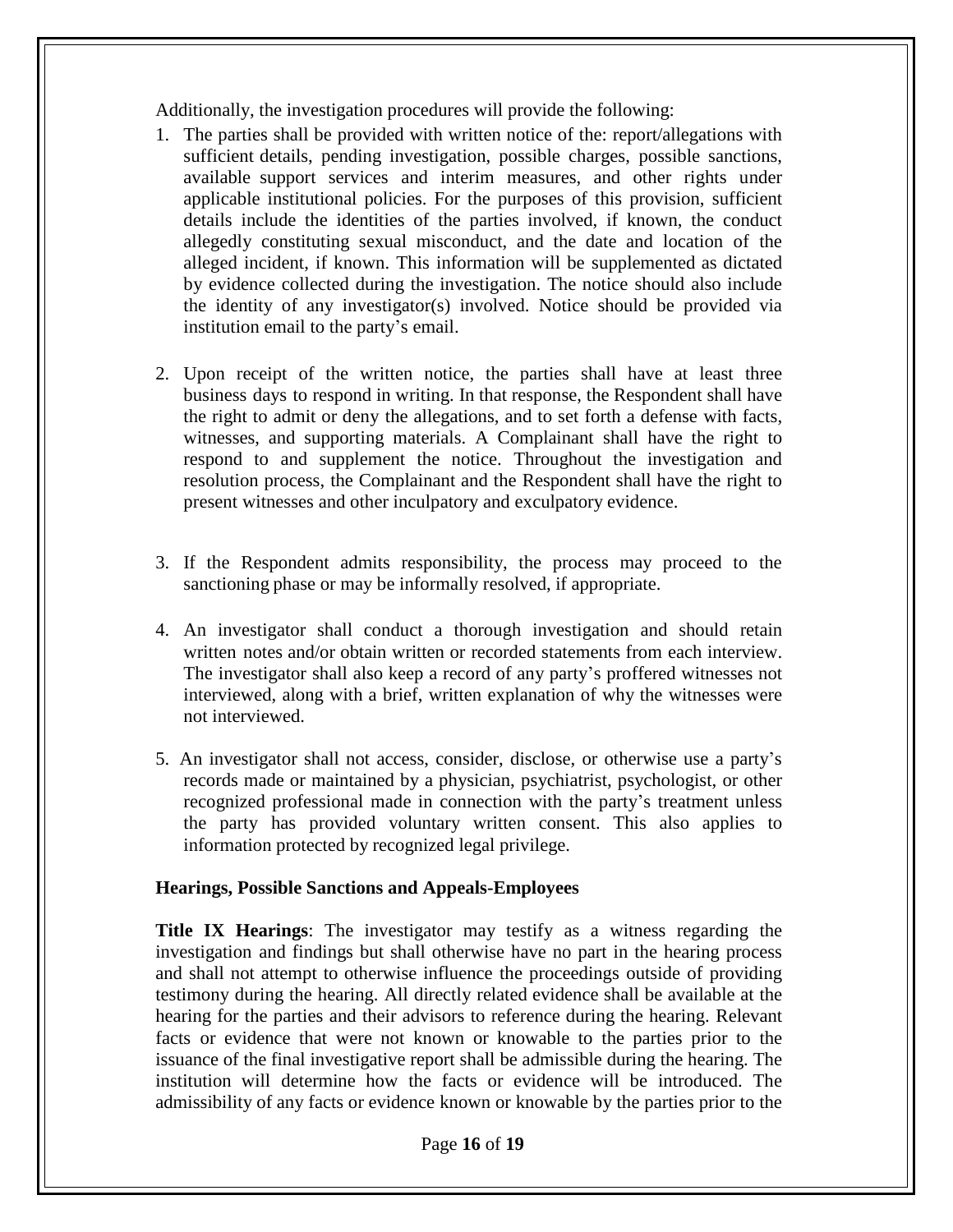issuance of the final investigative report, and which were not submitted during the investigation, shall be determined by the institution in compliance with the obligation to provide both parties an equal opportunity to present an respond to witnesses and other evidence.

Notice of the date, time, and location of the hearing as well as the designated Hearing Officer shall be provided via email at least 10 calendar days prior to the hearing. Parties may attend the hearing with their advisor.

Hearings shall be conducted in-person or via video conferencing technology. At all times participants in the hearing process, including parties, a party's advisor, and institution officials, are expected to act in a manner that promotes dignity and decorum throughout the hearing. Participants are expected to be temperate, respectful to others, and follow procedural formalities outlined by this Policy and the institution. Institutions may establish their own rules of decorum and expectations of behavior during the hearing process. The institution reserves the right to remove any participant from the hearing environment.

Each institution shall maintain documentation of the investigation and resolution process, which may include written findings of fact, transcripts, audio recordings, and/or video recordings. Any documentation shall be maintained for seven years.

Additionally, the following standards will apply:

- 1. Where a party or a witness is unavailable, unable, or otherwise unwilling to participate in the hearing, including being subject to cross-examination, the Hearing Officer shall not rely on statements of that party or witness in reaching its determination regarding responsibility. The Hearing Officer shall not draw an adverse inference against the party or witness based solely on their absence from the hearing or refusal to subject to cross- examination.
- 2. The parties shall have the right to present witnesses and evidence at the hearing.
- 3. The parties shall have the right to confront any witness, including the other party, by having their advisor ask relevant questions directly to the witness. The Hearing Officer shall limit questions raised by the advisor when they are irrelevant to determining the veracity of the allegations against the Respondent(s). In any such event, the Hearing Officer shall err on the side of permitting all the raised questions and must document the reason for not permitting any particular questions to be raised.
- 4. Questions and evidence about the Complainant's sexual predisposition or prior sexual behavior shall be deemed irrelevant, unless such questions and evidence are offered to prove that someone other than the Respondent committed the alleged conduct or consent between the parties during the alleged incident.
- 5. Decision maker(s) shall not access, consider, disclose, or otherwise use a party's records made or maintained by a physician, psychiatrist, psychologist, or other recognized professional made in connection with the party's treatment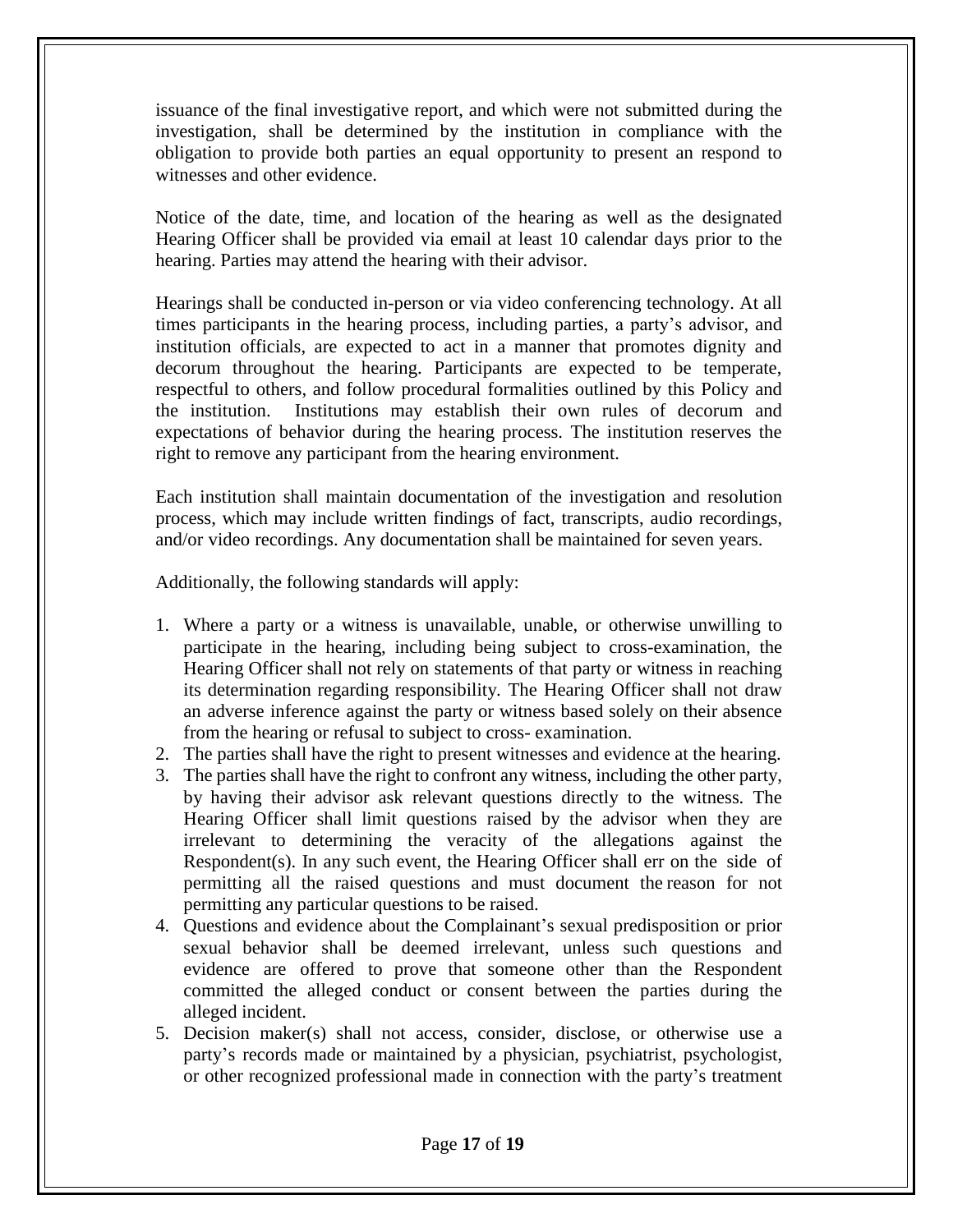unless the party has provided voluntary written consent. This also applies to information protected by recognized legal privilege.

- 6. Formal civil rules of evidence do not apply to the resolution process and the standard of evidence shall be a preponderance of the evidence.
- 7. Following a hearing, the parties shall be simultaneously provided a written decision via email of the hearing outcome and any resulting disciplinary or administrative actions. The decision must include the allegations, procedural steps taken through the investigation and resolution process, findings of facts supporting the determination(s), determination(s) regarding responsibility, and the rationale for any disciplinary or other administrative action.

**Title IX Disciplinary Action-Employees**: In determining the severity of sanctions or corrective actions the following should be considered: the frequency, severity, and/or nature of the offense; history of past conduct; an offender's willingness to accept responsibility; previous institutional response to similar conduct; strength of the evidence; and the wellbeing of the university community. The institution will determine disciplinary action and issue notice of the same, as outlined above.

**Title IX Appeals-Employees**: The Complainant and the Respondent shall have the right to appeal the outcome on any of the following grounds: (1) to consider new information, sufficient to alter the decision, or other relevant facts not brought out in the original investigation (or hearing), because such information was not known or knowable to the person appealing during the time of the investigation (or hearing); (2) to allege a procedural error within the investigation or hearing process that may have substantially impacted the fairness of the process, including but not limited to whether any hearing questions were improperly excluded or whether the decision was tainted by a conflict of interest or bias by the Title IX Coordinator, investigator(s), or administrative decision maker(s), or (3) to allege that the finding was inconsistent with the weight of the information.

The appeal must be made in writing, must set forth one or more of the bases outlined above, and must be submitted within five business days of the date of the final written decision. The appeal should be made to the President of the institution solely on the three grounds set forth. The appeal shall be a review of the record only, and no new meeting with Respondent or the Complainant is required.

The President may affirm the original finding and sanction, affirm the original finding but issue anew sanction of greater or lesser severity, remand the case back to the decision maker to correct a procedural or factual defect, or reverse or dismiss the case if there was a procedural or factual defect that cannot be remedied by remand. The President's decision shall be simultaneously issued in writing to the Complainant, the Respondent within a reasonable time period. The President's decision shall be the final decision of the institution.